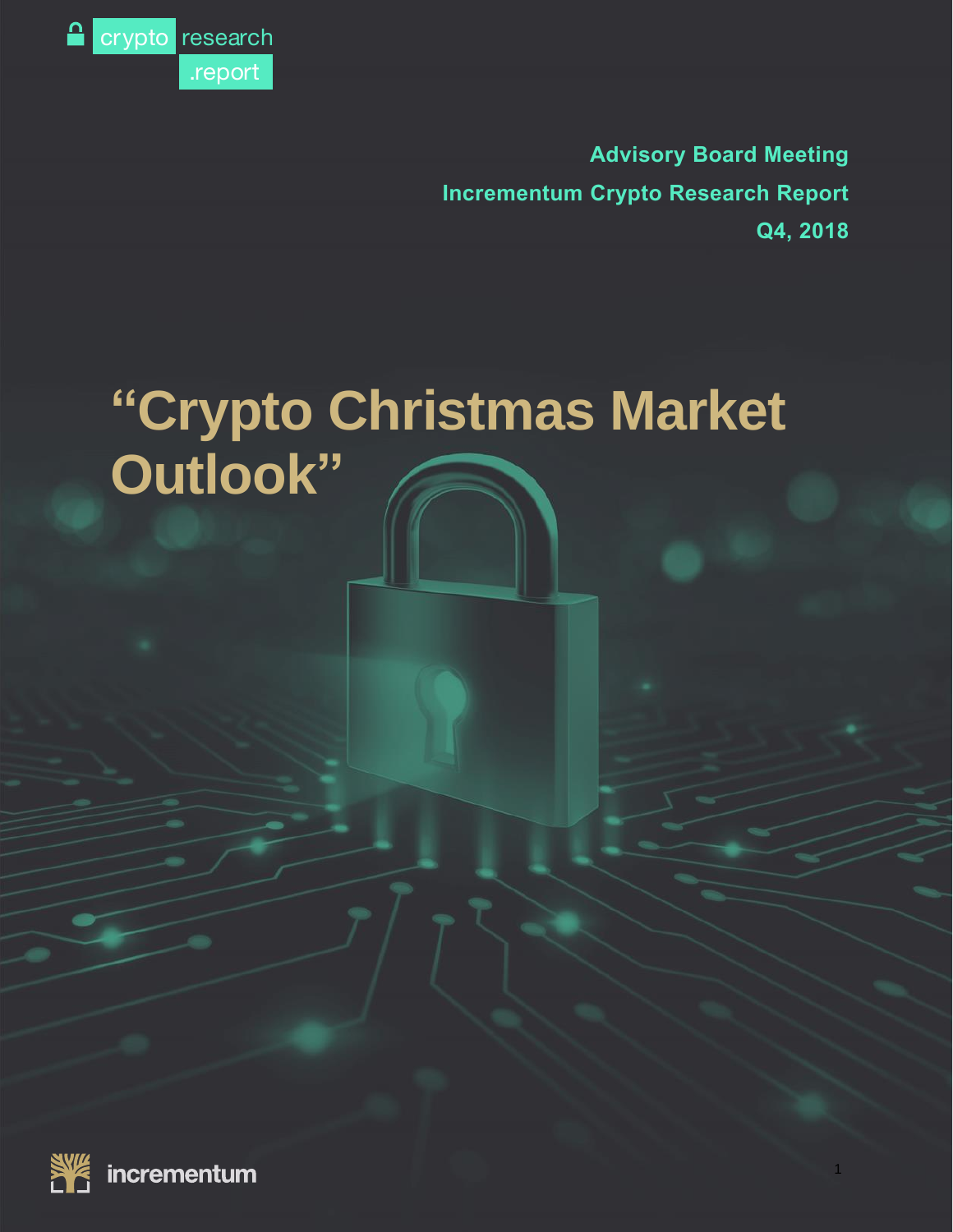

# **Highlights of the Conversation:**

# **Oliver Völkel:**



- ► Even though regulators may soon approve tokenized securities, infrastructure to trade these tokenized securities is yet to be built. We need regulated exchanges where investors can trade tokenized securities.
	- Investors that feel that an ICO scammed them can take the ICO company to court for violating the consumer rights protection act.

# **Stefan Wieler**

- ► BlockVault AG is now offering custody of cryptocurrencies to U.S. and European firms. The coins are audited and insured by KPMG.
- ► In the future, custodians will allow customers to earn interest from staking the coins they store with the custodian.

# **Max Tertinnegg**

- ► Investors who want to store value over mid-to-long term will still choose Bitcoin, and we see this by Bitcoin's market share dominance index increasing to 55%.
- ► Stable coins have no value.
- ► [Coinfinity](https://www.cardwallet.com/) partnered with the Austrian State printing press to print Bitcoin Wallets. They are available just in time for [Christmas.](https://www.cardwallet.com/)

# **Mark Valek:**

- ► We find a minus of 60, 70 or 80 percent common across all tokens.
- ► Value of Ethereum has dropped because there is less interest in initial coin offerings.

Shadow convexity between price of Ethereum and price of ERC-20 tokens can lead to catastrophic loss.







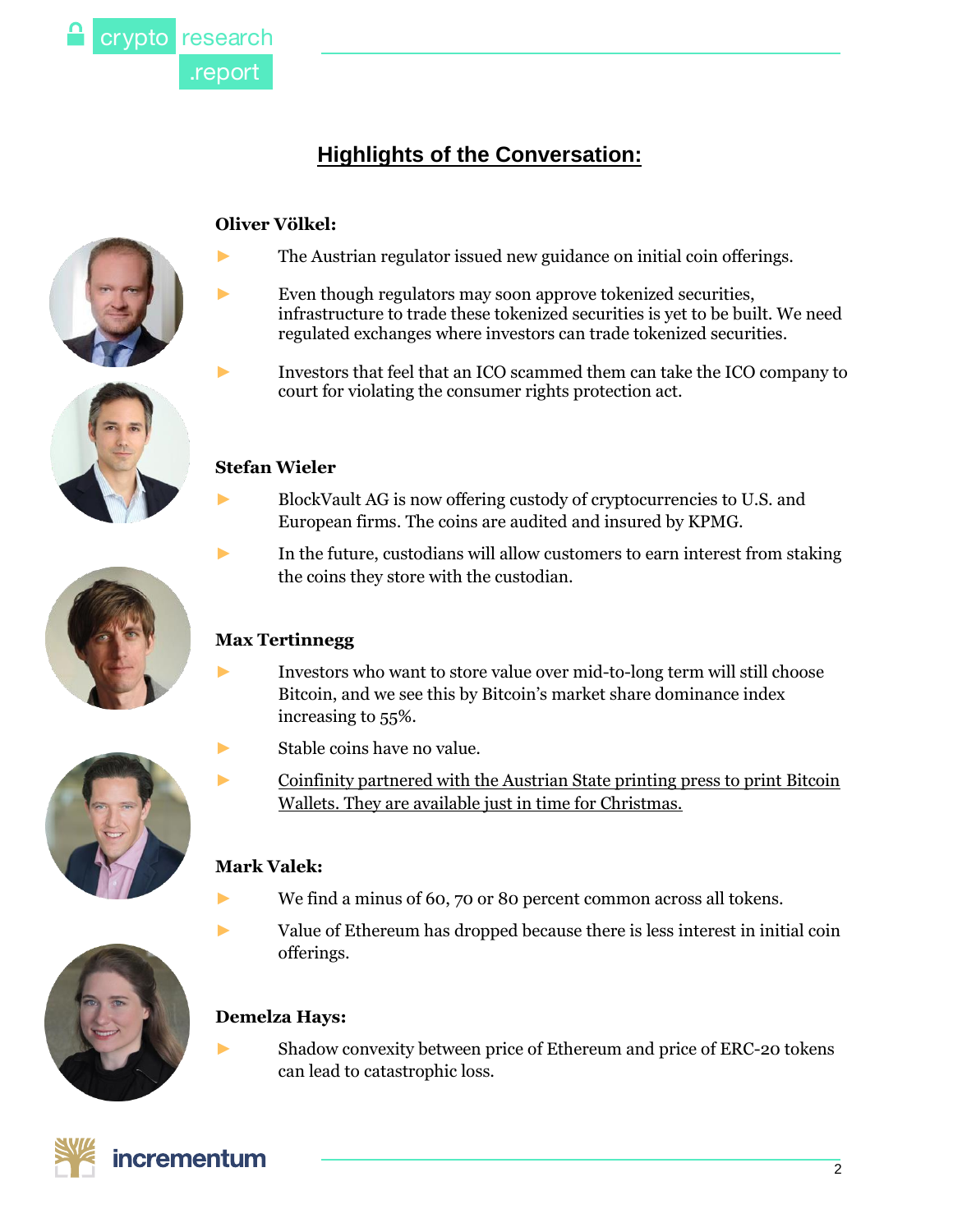#### **Mark Valek:**

**Welcome to our Advisory Board Crypto Research Report of the fourth quarter.** A lot has been going on and we are very happy to have all of you here again to talk about some of the developments. Pricewise, cryptocurrency markets are generally still on the weaker side, we have been experiencing a bear market basically throughout the year, correlations remain high and only very few tokens experienced an uptrend. Most of them are down since the peak which occurred at the beginning of the year. So we find a minus of 60, 70 or 80 percent pretty common across all kinds of different tokens.

We talked about that already last time, I think Max brought up the fact that during bear markets typically a lot of technical advancements happen which are in turn often overseen by the markets, so I would like to start with Max.

How do you see current developments, perhaps starting off with Bitcoin's lightning network? We have been covering this, but I think it is worth to follow the latest developments, because it is a very important feature of Bitcoin once it actually starts being implemented and starts working well. Max what are your thoughts on the development?

#### **Max Tertinegg:**

#### First of all, **I read the statement "[Bear markets are](https://cryptoresearch.report/downloads/)  [the perfect environment for true technical](https://cryptoresearch.report/downloads/)  innovation**" **[already in your last report](https://cryptoresearch.report/downloads/)**, which I

quite agree on and thus I´m very positively inclined towards our current situation. On the lightning side, there is still one big problem holding back the adoption process which is the consumer user interface. Since our last talk there are no decent lightning enabled wallets enabling anyone to use it on a daily basis, for example on a smartphone. I tried to install a lightning wallet myself on my iPhone and even though being a technical guy, I struggled doing so. I don´t think about going out to the street and telling someone to install a lightning wallet, because we are just not there yet. So that is the big problem holding us back at the moment, but the backend developments are looking good: node counts still going



up, transaction volumes are going up, the total balance of Bitcoin locked up in the lightning network is going up, so this all looks very good to me.

#### **Mark Valek:**

Ok great. Do you have sources where one can look this up? This is certainly very interesting material to keep track of.

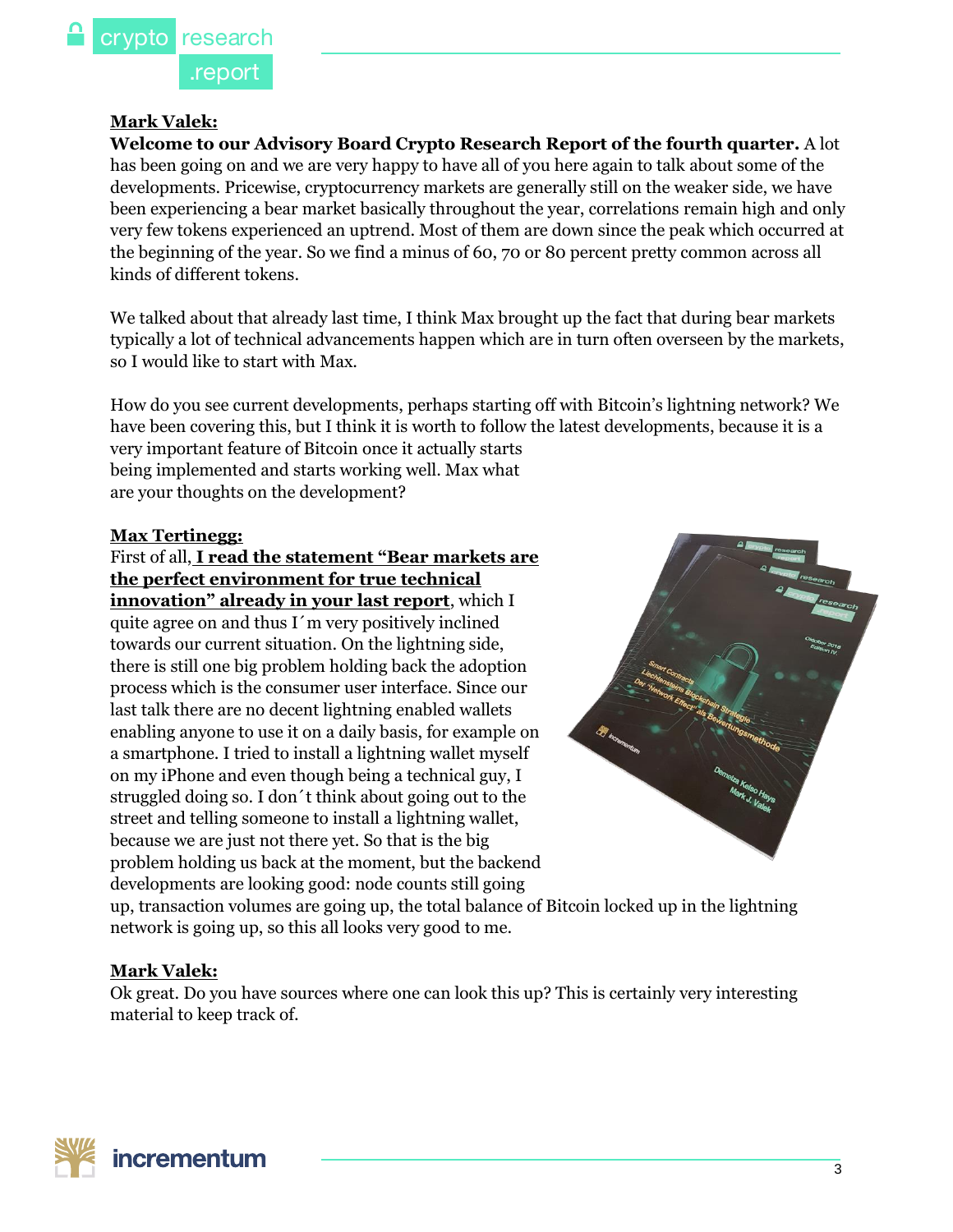#### **Max Tertinegg:**

Sure, there are some websites, where you can just look out for these indicators [here.](https://1ml.com/)

#### **Mark Valek:**

Perfect, I am sure that will be of interest to many people. Thanks, I have another question for you Max on Ethereum. Ethereum is underperforming; utility coins are generally underperforming Bitcoin this year. I think this is in part because of ICO activity drastically going down. How do you see this playing out relative to Bitcoin?

#### **Max Tertinegg:**

As you might have already found out, I am sort of a Bitcoin maximalist, I see Bitcoin currently as the only real valuable decentralized coin out there. I think that more and more people are starting to realize that many of these tokens and coins which are decentralized or digital assets won't end up being that valuable in the future. This certainly is one aspect explaining underperformance. The other thing is of course the more or less implosion of the whole ICO business. One of the big reasons for Ethereum`s success last year was the explosion of the number in ICOS and this went down drastically this year, going hand in hand with a significant drop in the value of Ethereum. I am not saying that I oppose Ethereum's value proposition, it is an interesting platform for many decentralized applications, **but from an investor's perspective who wants to store value over mid-to-long term, I think that Bitcoin will definitely be the winner and we see this by Bitcoin's dominance index going up**. I think we are currently around 55%, which is a very strong sign.

#### **Mark Valek:**

Ok thanks, I share your view and think this consolidation made investors more and more aware of where to put their money into. That leads me to my next question, which will be directed to you, Oliver. What is your stance on current ICO projects, I think you are active in consulting ICOs as well, what is your experience on that side?

#### **Oliver Völkel:**

I can confirm what Max said before, the market has sort of imploded. Although it is interesting to know that **in absolute figures the market is still huge**, yet somehow more concentrated. On the other hand, we see many people with brilliant ideas, which are by no means fraudulent, trying to raise funds through an ICO but not getting funded. That is how I see it from an economic perspective. From a legal perspective, I see that regulators have used the time wisely in the last couple of months. **The Austrian regulator for example has issued new guidance a couple of days ago** which was drafted in a very thorough manner and issued new guidance as to how to remain compliant with all local legislation. I think this was certainly a step in the right direction for Austria. If we look overseas to the US, we see that the SEC is going after token sales quite heavily now. Everything that has been done in 2016 and 2017 is being scrutinized a lot at the moment. I think this could also be the part of the reason why the ICO market is not performing so well, because of the scrutiny of regulators.

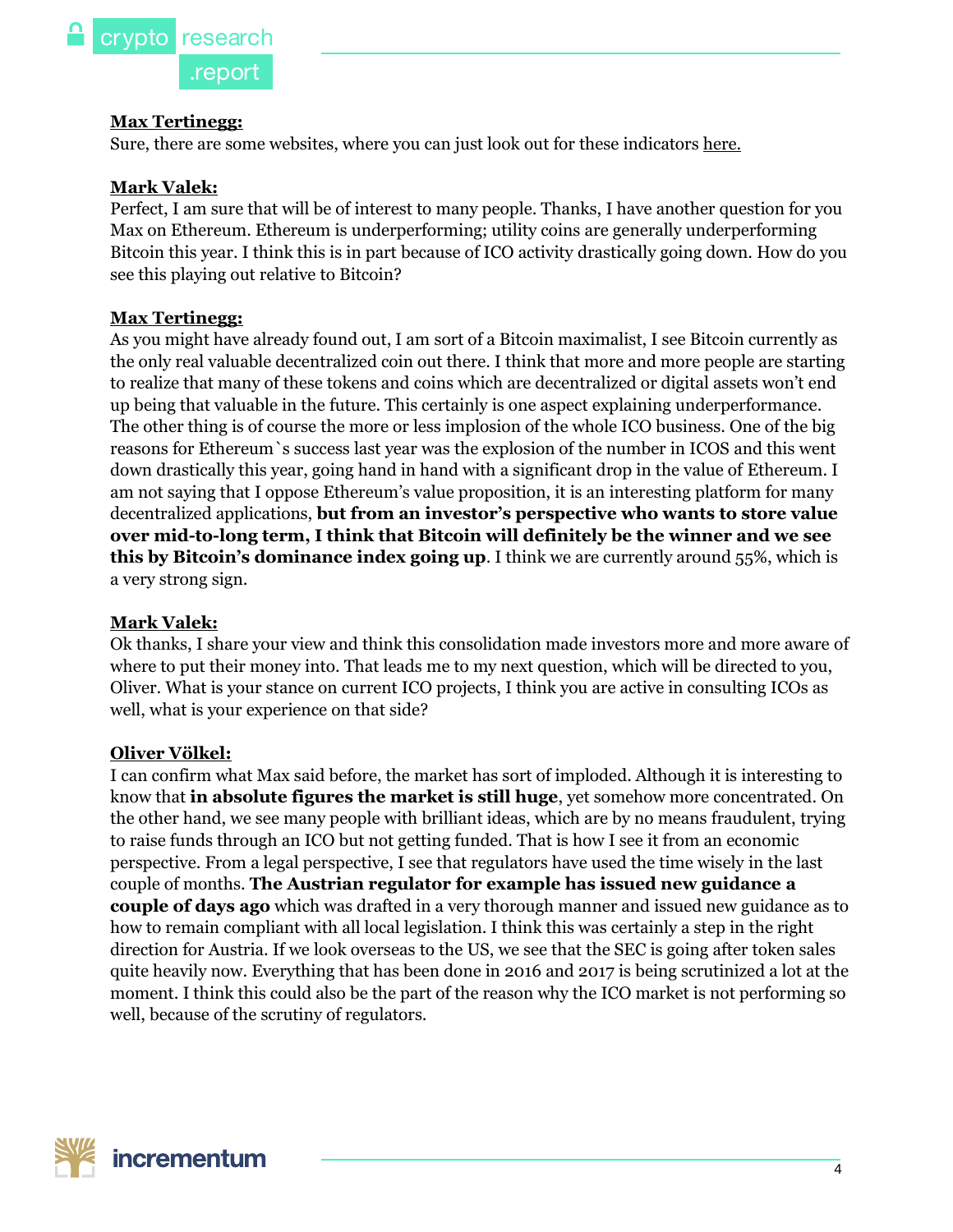#### **Demelza Hays:**

Ok, that is very helpful Oliver to discuss the latest updates in Austrian regulation. Another question that I have for you is have you seen any criminal court cases actually arise related to the blockchain technology yet?

#### **Oliver Völkel:**

I have indeed seen a couple of criminal investigations and some of them were concerning compliance with capital market regulations which is also a criminal offence in Europe and in most legislations around the world. The Austrian regulators seems to forward criminal charges to the prosecutor who is then taking over the cases and interestingly enough, as far as I know **none of these cases have gone to trial yet.** I think the reason for that is that also the prosecutor isn't really confident what to do about these cases and has decided that even they cannot tell whether this is a criminal case or not so they can't really press charges. This was one aspect. Another interesting development is in connection to how prosecutors try to get a hold of cryptocurrencies in the case of suspected money laundering with an ICO. **I have talked to the guy responsible for that at the Austrian Bundeskriminalamt and it is quite a challenging but interesting question: How do you take Bitcoin from a money launderer into custody?** What they have done in the past is simply take all the computers they could find and store their hard drives in the hope that nobody else has the private key over the cryptos. Another thing they are going to do is transferring crypto to wallets which only the government has the private keys to. This is also interesting in terms of criminal law.

#### **Demelza Hays:**

So, no concrete court cases yet. The reasons why I am asking this is because I am curious to see a court case where a Coin promises to pay out dividends or some type of interest payment to investors and then fail to do so. I am wondering if an investor goes to court and says that this company engaged in fraudulent or negligent behavior. **Will the courts actually take action, can investors even take companies to court, not for criminal, but for civil cases? Right now investors are circumventing the entire regulated financial market. My question is, are the courts still responsible for judicating this type of cases?**

#### **Oliver Völkel:**

**Sure they are. I** can only speak for the European side; in the US it is a whole different issue. In Europe and Austria in particular, if a company were to issue coins with a fraudulent attempt then you could press criminal charges against it. In terms of civil liability, you would have to make a distinction: have you participated in a private token sale or just purchased coins on the secondary market. If you are somebody who has purchased coins on the secondary market, most likely if they are not labeled as securities (security tokens) you can't really do much in terms of action against the company that has issued them in the first place. Perhaps you could file a claim against the person you have purchased the coins from if you know that person. But if it was a primary investment, if you have purchased coins or tokens from the issuing company directly, then you could under European law file a suit based on the **consumer rights protection act**. The most promising approach in terms of ICO that I have seen, is to argue, if that is the case, that **you have not been informed properly about the risks associated with the purchase and that the sale of the coins has violated these information obligations**. If you are lucky then you could have a right of withdrawal from your contract for 1 year and 14 days, which is a

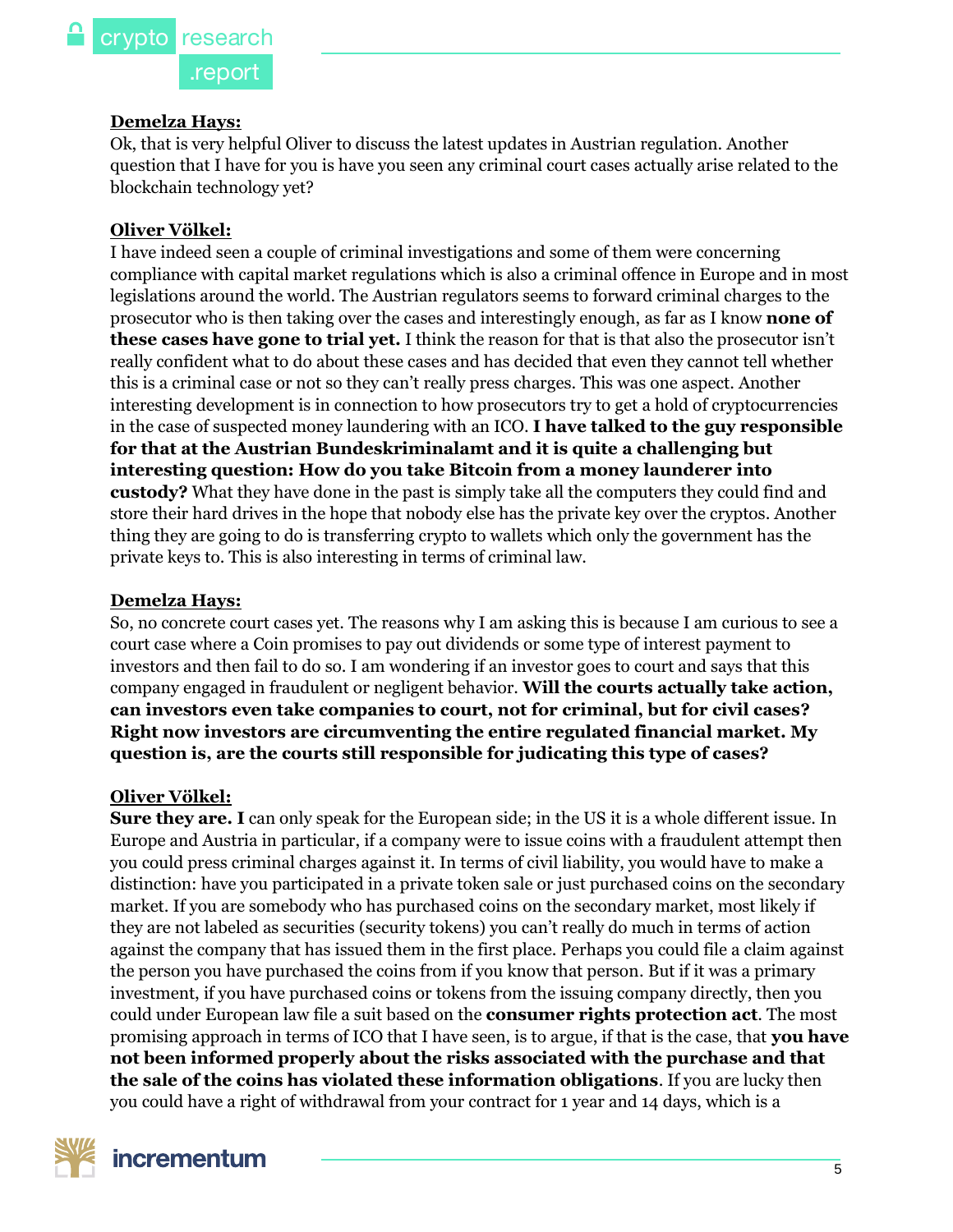relatively long period of time to decide to withdraw from the investment. This is the most promising approach at the moment in my view.

#### **Demelza Hays:**

Ok, so the bottom line is we all need to know a good lawyer. One last question from my side, do you know of any successful tokens that have received a license to be a security?

# **Oliver Völkel:**

That is an interesting question. In Liechtenstein there was a capital market prospectus published for security tokens which is as far as I know the first in Europe. Unfortunately, it is not going to be us, but here in Austria I expect by the end of this month that we will also have the first registered security token offering to start or at least have the prospectus approved by the Austrian regulator. So this is also moving forward now.

### **Demelza Hays:**

Thanks, Oliver. To open it up to Stefan and Max about their general view points, do you see a future for tokens that are also securities?

### **Max Tertinegg:**

Yes, I see a future for this one, but the main development has to be on the regulatory side, not on the technical side, but **definitely, I see a future**. I think it will take a couple of years until they have this ready, so one or two year from my perspective.

#### **Oliver Völkel:**

If I may add something there, the thing is not only that you need issuers who use the blockchain to issue their securities, but **you also need exchanges where you could trade these securities** and I do not know of any crypto exchange that is licensed to trade real securities. The infrastructure for that is still a missing ingredient as well.

#### **Mark Valek:**

Thank you, switching gears: Stefan, in terms of performance, **gold obviously has outperformed crypto this year**, not too much on the upside yet I would say but on a relative basis gold was a much better play this year. My question is, do you see gold investors opening up to cryptos, I guess the market climbing isn't super in favor as I said, but what is your feeling in terms of gold and crypto overlap from the investor´s perspective, has anything changed in this aspect?

# **Stefan Wieler:**

Sure, allow me to add to the securitization of crypto tokens first. There have been some interesting developments in the Swiss market over the past couple of months. There is one company called the Swiss Crypto Exchange and they are actively looking to be a fully licensed exchange and exactly servicing that market. There has been another interesting development also in Switzerland, called Siba Crypto AG and they raised 100 Million Swiss francs to build a bank that offers cryptocurrency services to companies and investors as well as banking the entire industry. People are actually unaware of this but behind these companies are kind of the usual suspects, pretty much all of them come from the banking industry. I mean obviously they have tech guys in it, but the driving force behind this development are typically bankers. I find it

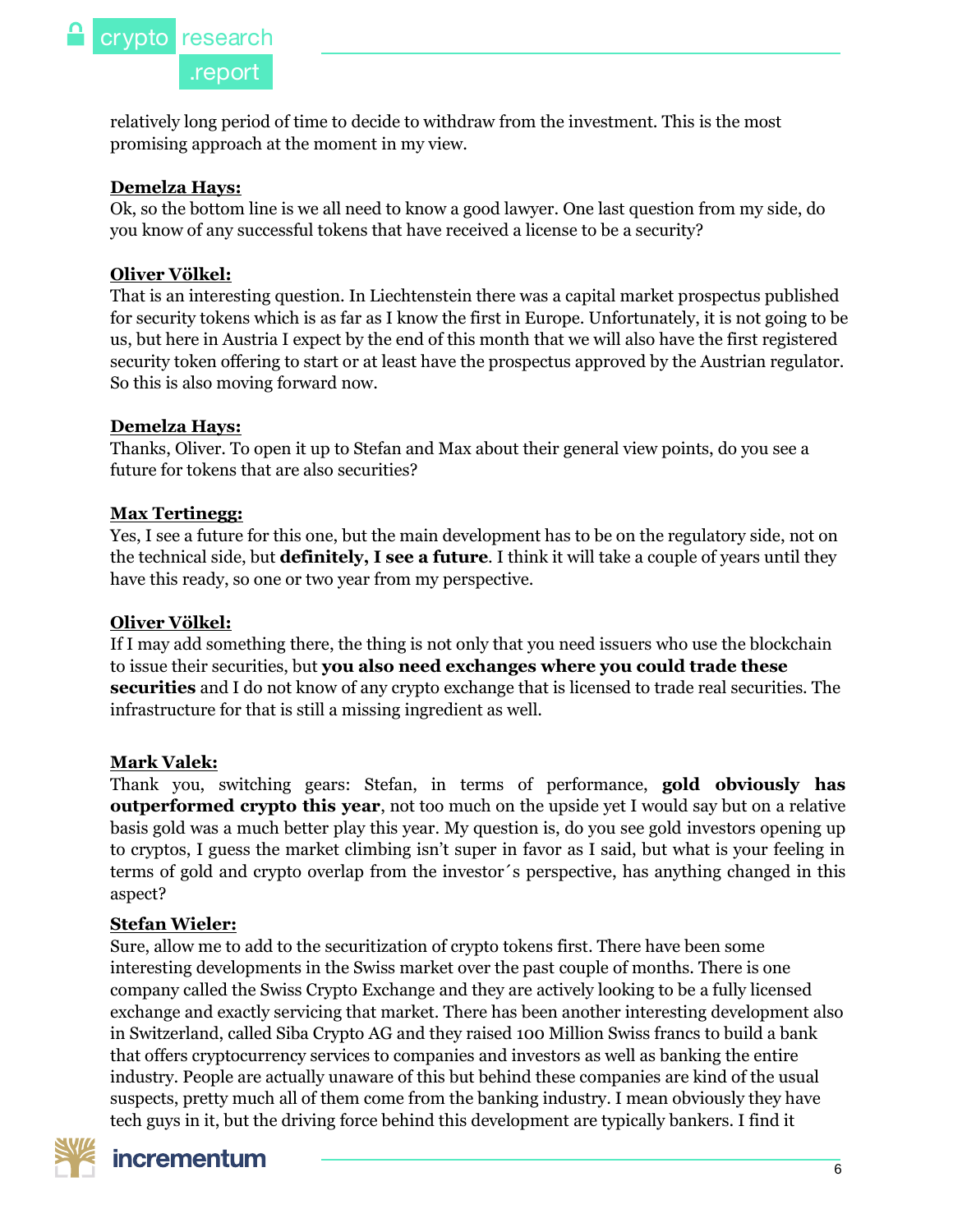interesting and I totally agree with what was previously said, **it is a regulatory issue and it will take time to do that.**

So, going back to your question on the interplay of gold and crypto from the investor side. We see some of that, because we are offering both and that said we still haven't gone live with BlockVault. I hope by the time the transcript of this call goes out, we will actually be live, but we do offer cold storage for some cryptocurrencies already. Most of our clients own gold and other precious metals and they also go into the crypto side. The turnover is relatively large; I would say there is a **relatively limited amount of our customers that are actively engaging in the crypto market at this point.** Obviously, it is hard to see this from the data, but we have long-term customers that are convinced in gold and they might not be interested in cryptocurrencies and it is rather recent customers which are generally younger that are more interested on the crypto side. We have not done a detailed analysis of these trends yet. You don't see people that are selling all their gold and just going into cryptocurrency. Usually they have both, their common threat is more that **they distrust the fiat currency system** and they distrust the banking system and so that naturally opens them up to be receptive to the concept of cryptocurrencies and these people actually do like our services. We don't have people that just come to us to buy cryptocurrencies in masses at the moment. Maybe once BlockVault is live, we are going to see that, but it is too early to tell.

### **Demelza Hays:**

Fascinating Stefan, to learn about what Gold Money and BlockVault are doing. One question I am curious about: Since Gold Money offers services to US clients, will BlockVault also offer custodian services to US clients? It seems like there is no company in the US or prime broker dealer that has been licensed by the SEC yet. That is really a bottleneck problem for large institutional investors in the US.

# **Stefan Wieler:**

Yes, the plan is that this is open to everyone. The storage itself is not necessary in the US, so for instance, there will be a BlockVault AG which is a Swiss company and stores assets in Switzerland in one of our vaults which we already use for precious metal storage. What these companies are offering is simply storage of a physical object and that is open to everybody. I think the trick is that you are getting a **trusted third-party auditor and a trusted third party insurance company to audit the insured goods**. We already have a ton of US customers both from the public and institutional side in the US. It is a very large market of ours and we already do store all kind of stuff for them, mostly metals but we also hold money for them.

# **Mark Valek:**

Ok, Interesting. I just wanted to shortly introduce our team member Friederich who is also curiously listening in from NY and has got a question for you, Stefan, as well.

# **Friederich Zapke:**

Stefan interesting. I wanted to ask you one thing: I was wondering, as we see more and more systems moving away from proof of work to proof of stake the following question arises for investors: You have tokens, you store them, but you can actually **generate income within those proof of stake systems.** I attended at a talk of Coinfund recently here in NY and they

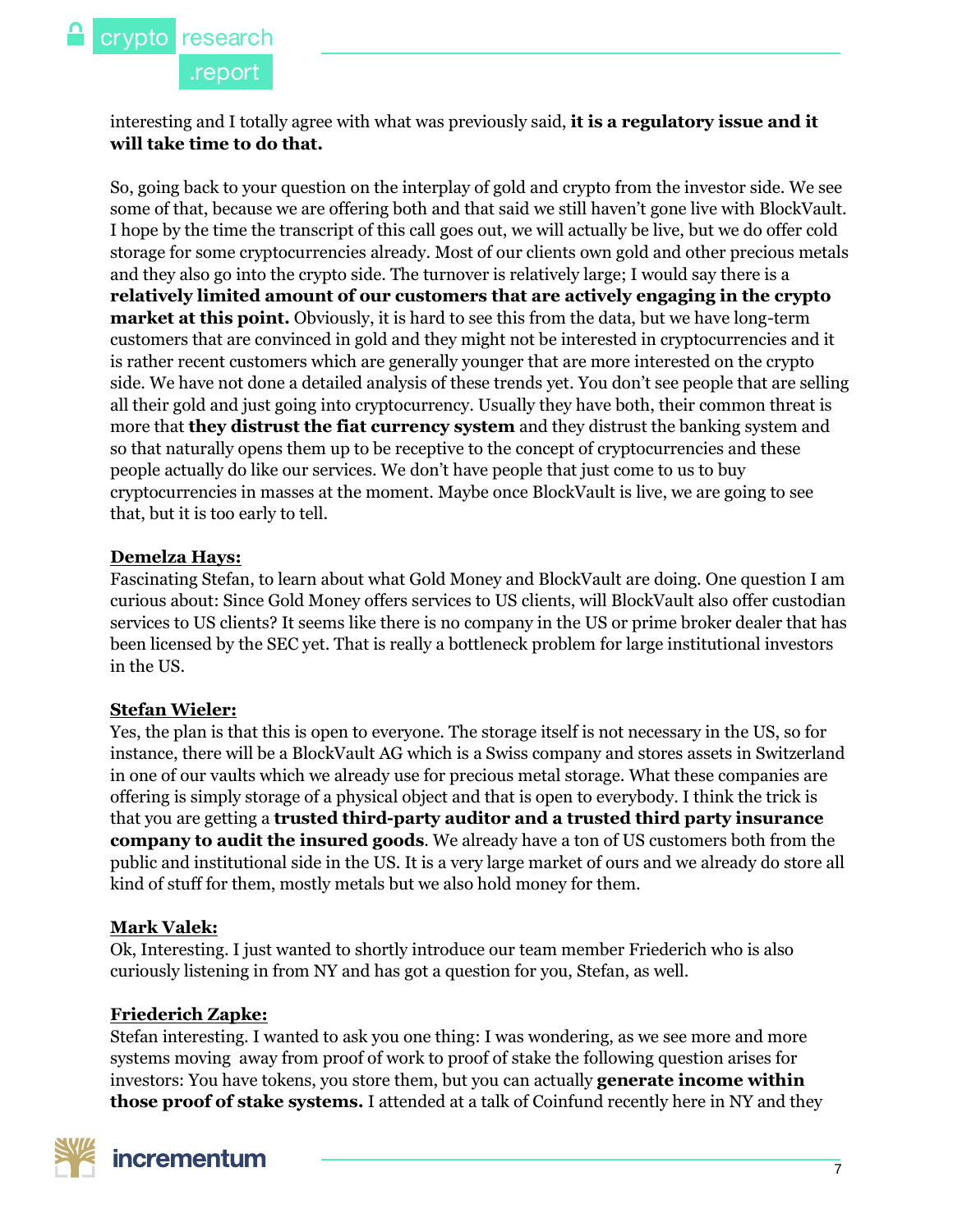.report

are saying that one of their major strategies right now is staking their coins, as opposed to merely sitting on them. They are looking for a solution of custodians that hold the coins, but also **take those coins and stake them for transaction confirmation purposes and then actually generate income on these funds.** Is GoldMoney looking into that direction as well?

#### **Stefan Wieler:**

The first thing when we will go live is simply going to be pure storage. That is going to be the offering. Our unique selling proposition is that we are **insured and audited by KPMG.** That enables a lot of institutional investors which simply so far had no way to invest for mostly legal reasons. Obviously, once the system is in place, the way it is set up, it is very flexible, so you could do a lot of things. Certainly, it should be able to at some point have the same functionality for cryptocurrencies that we have for precious metals. For example, GoldMoney owns a share of a company called LBT, lending borrowing trust, and LBT is a really cool company, that allows you to **use your Gold as collateral to borrow fiat currencies.** So let´s say you want to borrow \$10 Million and you have \$15 Million in gold, you can do that through Lending Borrowing Trust, by using the \$15 Million dollars of gold as a collateral. It is basically a market place where you have lenders and borrowers, bringing them together and using the metal as collateral. This generates extremely good conditions for the borrower and the lender has extremely liquid collateral. There is nothing holding us back from applying the same principle to the cryptocurrency side. Again, I cannot spill the secrets, what we are doing but once we are out, it will be quite clear, that it is a quite flexible system and you can do a lot with it. We do introduce something that has been taken away out of the cryptocurrencies, namely **we are not decentralized,** so you deal with one party which is us. Even though we centralize the risk for our customers, we actually don't own anything, but there is an auditor and insurance company still going through us.

#### **Stefan Wieler:**

The way our partners are handling storage of cryptocurrencies is exactly the same way they handle metal. We can do anything you can do in the metal world. That said obviously given the volatility of cryptocurrencies, **borrowing against any cryptocurrency becomes a little bit trickier** than it is in metal world.

#### **Mark Valek:**

Summing that up Stefan, GoldMoney has already branched out into quite a few areas of supply chain or value chain with regard to gold and crypto, right? So you got GoldMoney, BlockVault coming up, you have got Menē and LBT, are these all subsidiaries of GoldMoney?

#### **Stefan Wieler:**

With exception of LBT, which was founded by people that were closely affiliated with GoldMoney, among others James Turk the founder of the original GoldMoney, but it has always been a separate business. It was always meant to be a platform that serves GoldMoney's clients. GoldMoney has over the past couple of months increased its share in the company several times, but we still hold the minority stake at this point. The other companies that you mentioned, BlockVault we own 100% and Menē we own I think at this point 40%.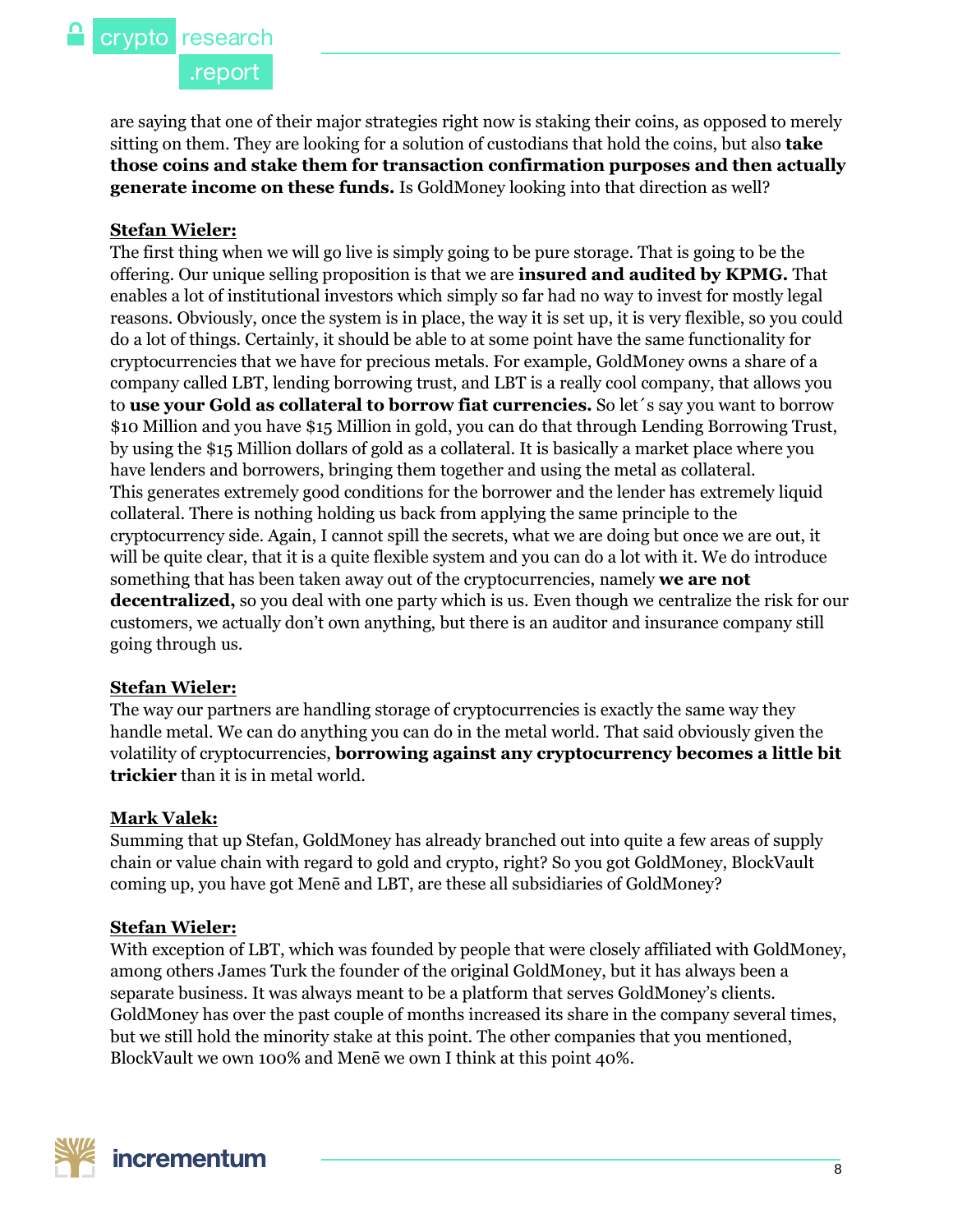

#### **Mark Valek:**

Great, thanks for that insight.

#### **Demelza Hays:**

Fascinating! Just to open this backup to the whole group of advisors, one thing that I have seen lately is the emergence of stable coins or explosion of stable coins. Definitely some stable coins are being backed by gold. I actually think that the DAO project that imploded in 2016 is relaunching as a gold-backed coin and they are working with vaults in Asia from my understanding. In general Max, Oliver and Stefan do you see a future for stable coins? I mean because for example as a Bitcoin maximalist Max, I guess a stable coin would compete with Bitcoin wouldn't it?

#### **Max Tertinegg:**

Sure, I have 2 answers: First one i**s, I don't think that stable coins can function on the long run**, because there is just too much risk. You have to hold assets to be represented by other assets, so I don't think that it works from a technical perspective. The other thing I want to say is that **we already have a stable coin and it is called Bitcoin**, but the other currencies just do not know about this yet. I think that in 10 years everything will be referring to Bitcoin as the stable anchor of value. I think Bitcoin will be the stable coin. In the meantime, there might be some projects trying to stabilize their coin somehow, but I think most of them won't work properly because of technical reasons.

#### **Demelza Hays:**

Oliver any outlook from legal perspective or general opinion?

#### **Oliver Völkel:**

Actually, I would say that Max is correct. **I see it the same way he does.**

#### **Demelza Hays:**

Wow that is a pretty strong opinion. This first security token that was approved by regulators in Liechtenstein, from my understanding will be a stable coin that is going to be offered by Union Bank, so it seems like there is a lot of investment in that area, but both of you are bearish on stable coins. Stefan do you have any thoughts?

#### **Stefan Wieler:**

Generally, I agree with my co-advisory board members. I am not sure why we need this; the whole idea of cryptocurrency independent from the blockchain was that you create something which has value on its own. So naturally, I am skeptical about this.

#### **Demelza Hays:**

Max, what is Coinfinity doing, are there any new projects or any updates from your side?

#### **Max Tertinegg:**

We partnered up with the Austrian state printing company, which produces our ID cards and Passports, and we are doing a wallet (debit) card with them which we will launch in 2 or 3 weeks. It is a very secure way to store Bitcoin offline and, in the future, we expect to add further

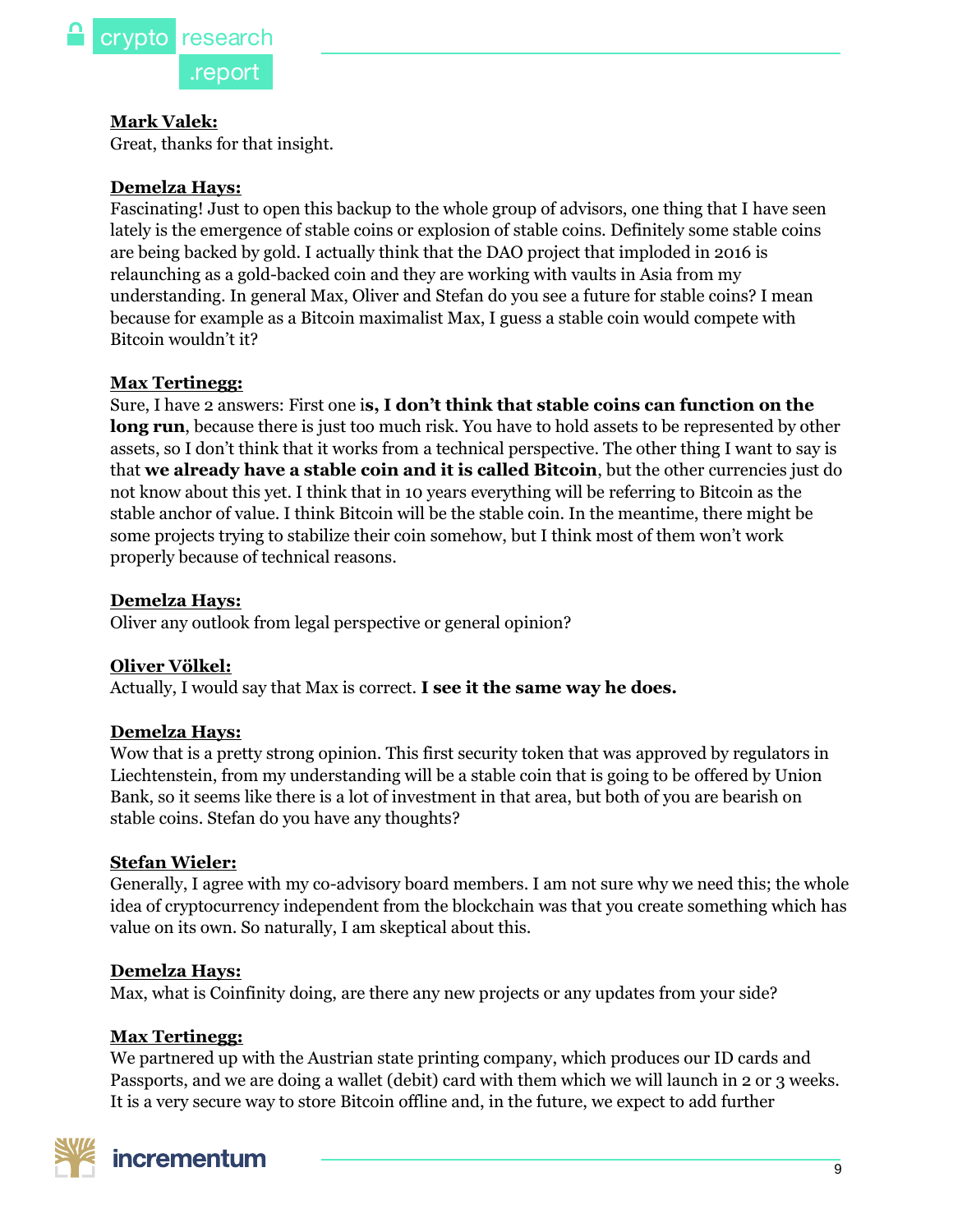.report

cryptocurrencies. Basically, **it is a paper wallet, but a very sophisticated paper wallet, printed in the Austrian state printing house.** They say they have the most secure room in Austria. I am not sure about this, but it is a highly secured room. **State printing house guarantees that no one has ever seen the private key to a Bitcoin address; even them and they can approve it to the customer.** The good thing is that you can take this Card Wallet and even use it for offline transactions of Bitcoin. So if you can trust that nobody else, than the owner of the card wallet has the private key, can you can put for example 1 BTC on the card and use it for offline payments, so you just hand over the card to another person and both of them know that there is no copy of the private key and the Bitcoin changed hands without having to touch the blockchain.

#### **Stefan Wieler:**

This is in a way similar to what we are going to do, too. You basically transact the wallet, the title of the wallet goes from one person to the other, but it actually never moves from one wallet to the other, unless you take physical possession in our case. So, if the customer comes to us and says he wants to have physical possession, obviously we don't send him the piece of metal, there is a onetime transaction that goes into your wallet instead. It is the same thing, you are taking a little bit away of the idea of what a cryptocurrency is with decentralization but make it infinitely scalable on fast to trade with.

#### **Max Tertinegg:**

Exactly, in the best of worlds where everything is decentralized, you always have the problem of having to keep your private key secure. That is the basic problem and this is just one way to overcome this. I am not saying that it is a perfect way for every use case, but for many people who don't know how to store their passwords or how to keep their computer secure it provides a great solution. Just just let the card wallet handle it for you, put it into your safe and 10 years later you pull it out again have the private key and that's it.

#### **Stefan Wieler:**

How does the physical product get to the client?

#### **Max Tertinegg:**

That is the best part, it gets sent out directly by the Austrian state printing house.

**Stefan Wieler:** So there is a robot that passes it?

#### **Max Tertinegg:**

Exactly and you get it in an envelope like you would get your ID or your driving license.

#### **Stefan Wieler:**

So what you are basically producing is an empty wallet and you are getting a physical thing that has a private key and a public key in it.

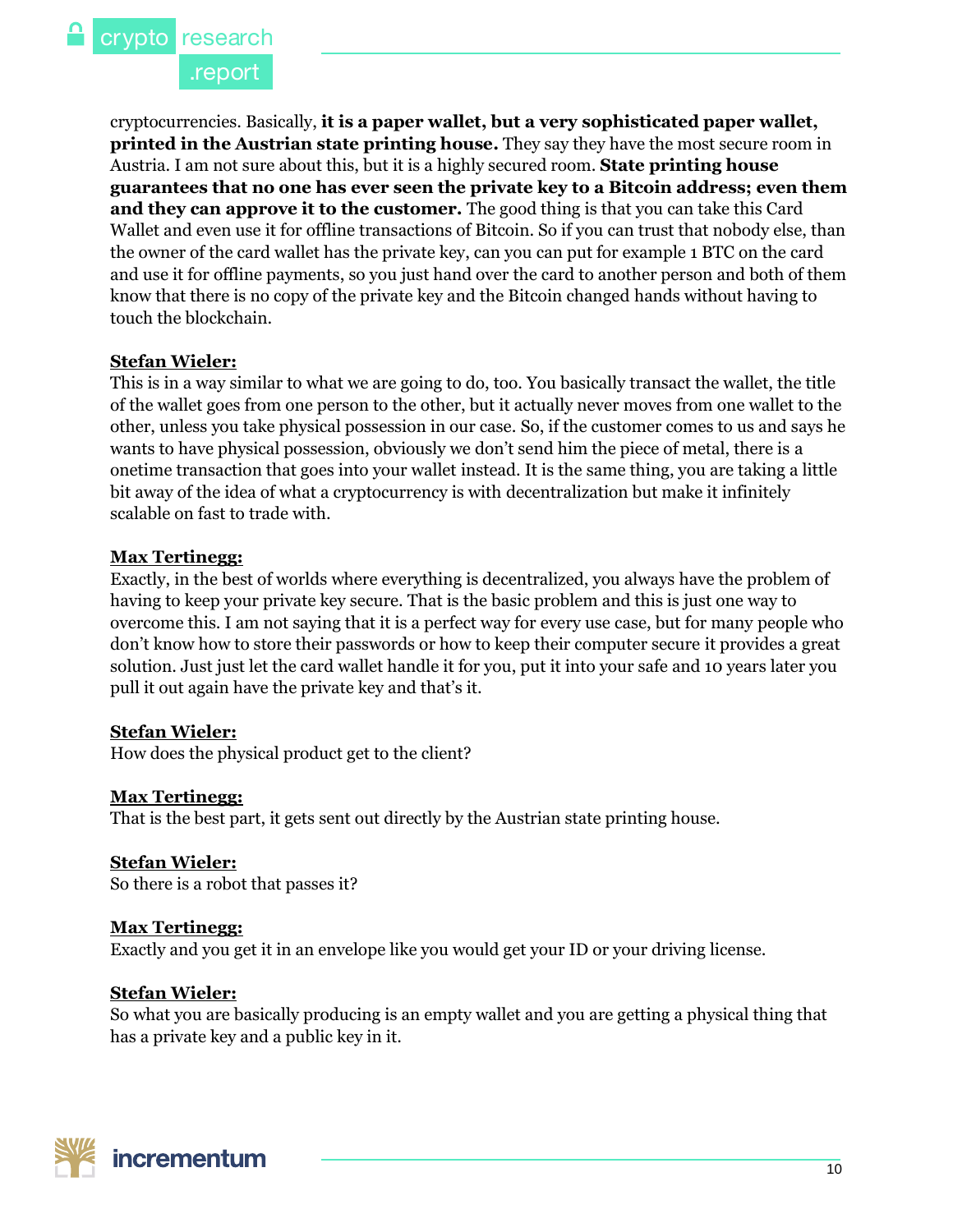#### **Max Tertinegg:**

Exactly, the basis of the product is just empty wallets, just a credit card size card. First we are going to sell these without any Bitcoin, because then it is easy to sell it worldwide. If it would be preloaded with Bitcoin, we would have problems with different regulatory environments. Of course it would have been very interesting to do this, but we will sell preloaded cards only in Austria for the beginning.

#### **Demelza Hays:**

That is just fascinating Max, and just to confirm, what did you call this card?

#### **Max Tertinegg:**

[Card Wallets.](https://www.cardwallet.com/)

#### **Demelza Hays:**

Is there a website where we could order this in 2 weeks from now?

#### **Max Tertinegg:**

Hopefully so, if you enter cardwallet.com, you would be redirected to our Coinfinity website and I hope we would have our preordering set up by then.

#### **Demelza Hays:**

Ok that is terrific, thank you very much Max for the update. That is a product that I have been looking for a very long time. I think that is all that we have planned for today's meeting and we want to thank all the advisors for coming on today. If there are any concluding statements, we open up the table for any remarks.

#### **Demelza Hays:**

Ok, well going forward, we would like to invite all of you to join us for our very first blockchain breakfast, which is going to be a meeting specifically for professional investors in Liechtenstein, at our office is in Schaan and the meeting will be on November 21 from 8:30 am until 10:00 am and we are going to be discussing our fund and how we make investment decisions at Incrementum for cryptocurrency assets.

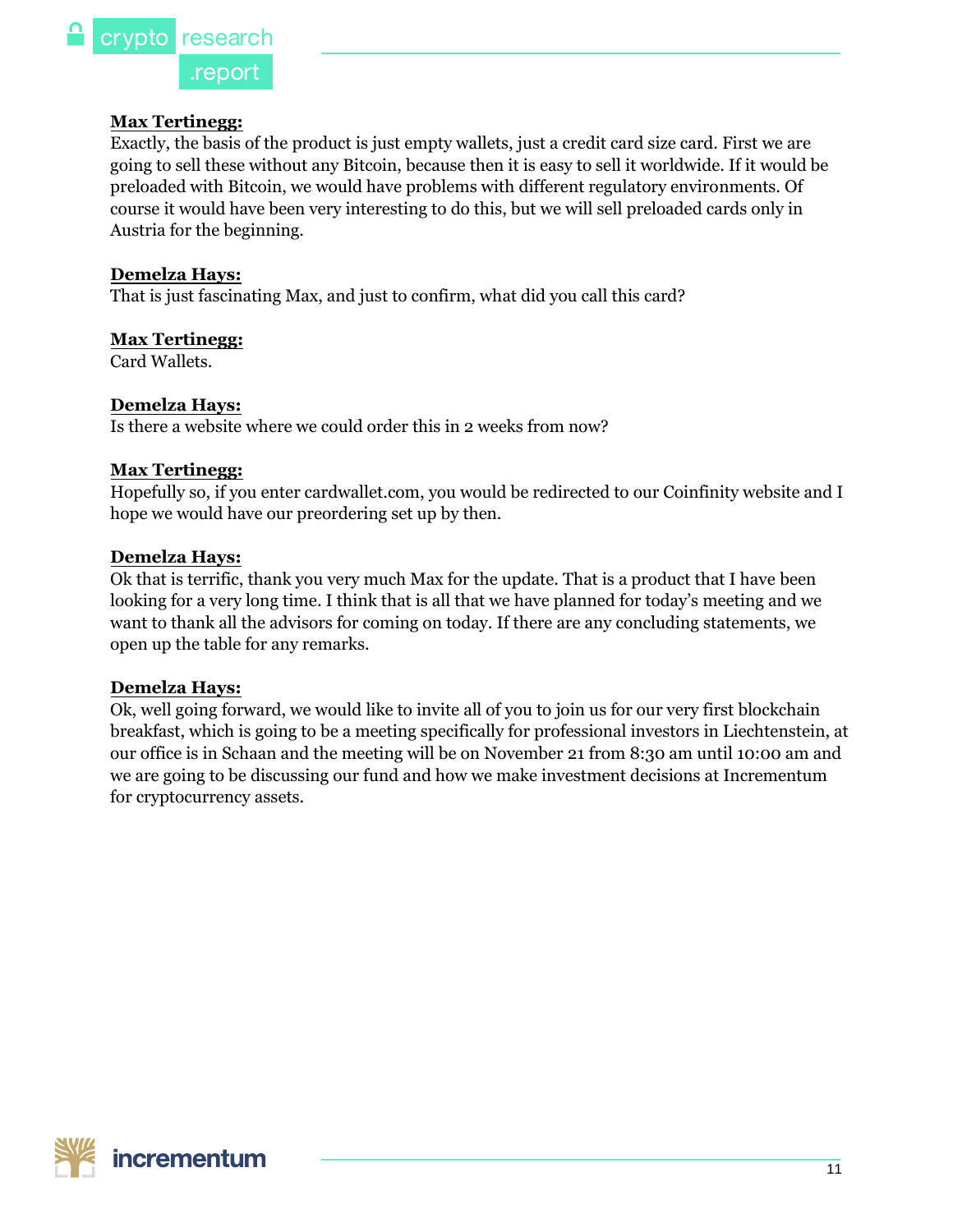

# **Members of our Advisory Board:**

#### **Max Tertinegg**

Max Tertinegg is the CEO and co-founder of Coinfinity in Graz. Since 2014, Mr. Tertinegg has worked with merchants, investors, and regulators in Austria to build a cryptocurrency community. Currently, he is working on cryptocurrency storage solutions that are affordable and easy to use.



#### **Oliver Völkel**

Based in Vienna, Oliver Völkel is a partner at StadlerVölkel Attorneys at Law. He assists corporations and banks in all stages of capital market issuings and private placements (national and international). His focus is on new means of financing vehicles (Initial Coin Offerings, Initial Token Offerings) and drafting and negotiation of cross-border facility agreements and security-documentation, also in connection with crypto currencies and tokens. Mr. Völkel also advises on other crypto currency related banking matters, regulatory matters, capital markets regulation, general corporate and corporate criminal matters.



#### **Stefan Wieler**

Stefan Wieler, CFA, CAIA, is the vice president of research and corporate sales at Goldmoney. For the past two years, Mr. Wieler has been the head of research at BBL commodities, which is an energy focused hedge fund that trades WTI, Brent, RBOB, HO, Gasoil, and Natural Gas. Previously, he was a senior oil analyst for Goldman Sachs.



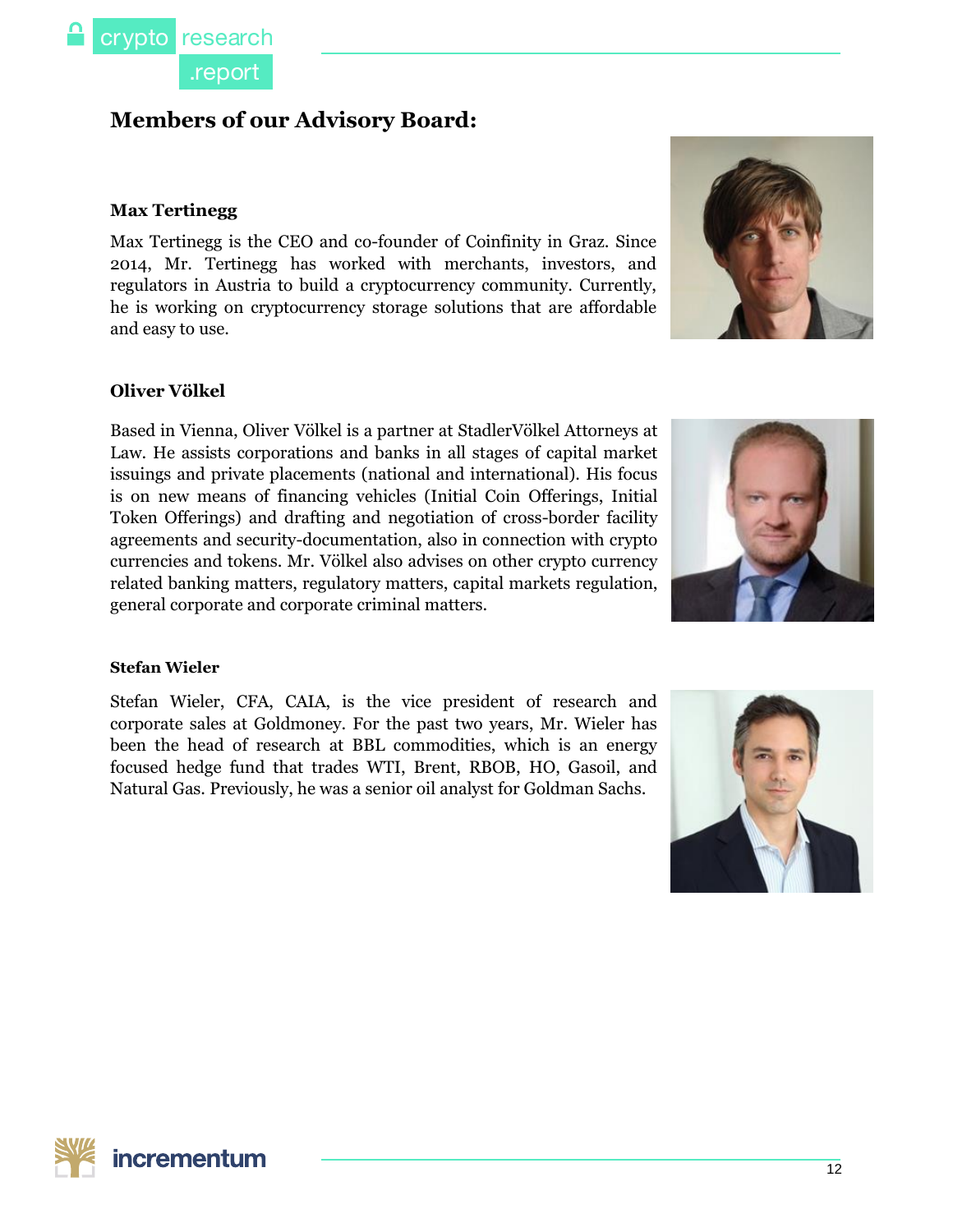# **The Incrementum Team**

#### **Ronald-Peter Stöferle, CMT**

Ronni is partner of Incrementum AG and responsible for Research and Portfolio Management. He studied Business Administration and Finance in the USA and at the Vienna University of Economics and Business Administration, and gained work experience at the trading desk of a bank during his studies. Upon graduation, he joined the Research department of Erste Group, where he published his first "In Gold We Trust" report in 2007. Over the years, the Gold Report became one of the benchmark publications on gold, money, and inflation. Since 2013 he has held the position as reader at scholarium in Vienna, and he also speaks at Wiener Börse Akademie (i.e. the Vienna Stock Exchange Academy). In 2014, he co-authored the book "Austrian School for Investors" and in 2018 "Die Nullzinsfalle" (The Zero Interest Rate Trap). Moreover, he is an advisor for Tudor Gold Corp. (TUD), a significant explorer in British Columbia's Golden Triangle.



#### **Mark J. Valek, CAIA**

Mark is partner of Incrementum AG and responsible for Portfolio Management and Research. While working full time, Mark studied Business Administration at the Vienna University of Business Administration and has continuously worked in financial markets and asset management since 1999. Prior to the establishment of Incrementum AG, he was with Raiffeisen Capital Management for ten years, most recently as fund manager in the area of inflation protection and alternative investments. He gained entrepreneurial experience as co-founder of Philoro Edelmetalle GmbH. Since 2013 he has held the position as reader at scholarium in Vienna, and he also speaks at Wiener Börse Akademie (i.e. the Vienna Stock Exchange Academy). In 2014, he co-authored the book "Austrian School for Investors" and in 2018 "Die Nullzinsfalle" (The Zero Interest Rate Trap).



#### **Demelza Kelso Hays**

Demelza Kelso Hays was recently awarded Forbes 30 Under 30. She has been conducting research in the field of crypto-related assets since 2013. In addition to teaching a course on cryptocurrency at the University of Liechtenstein, Ms. Hays regularly presents and writes on the topic of cryptocurrencies. Her work has been published in several distinguished print and online magazines including Forbes, Süddeutsche Zeitung, Zero Hedge, Mises.org, and Frankfurter Allgemeine Zeitung.



**Friederich Zapke**

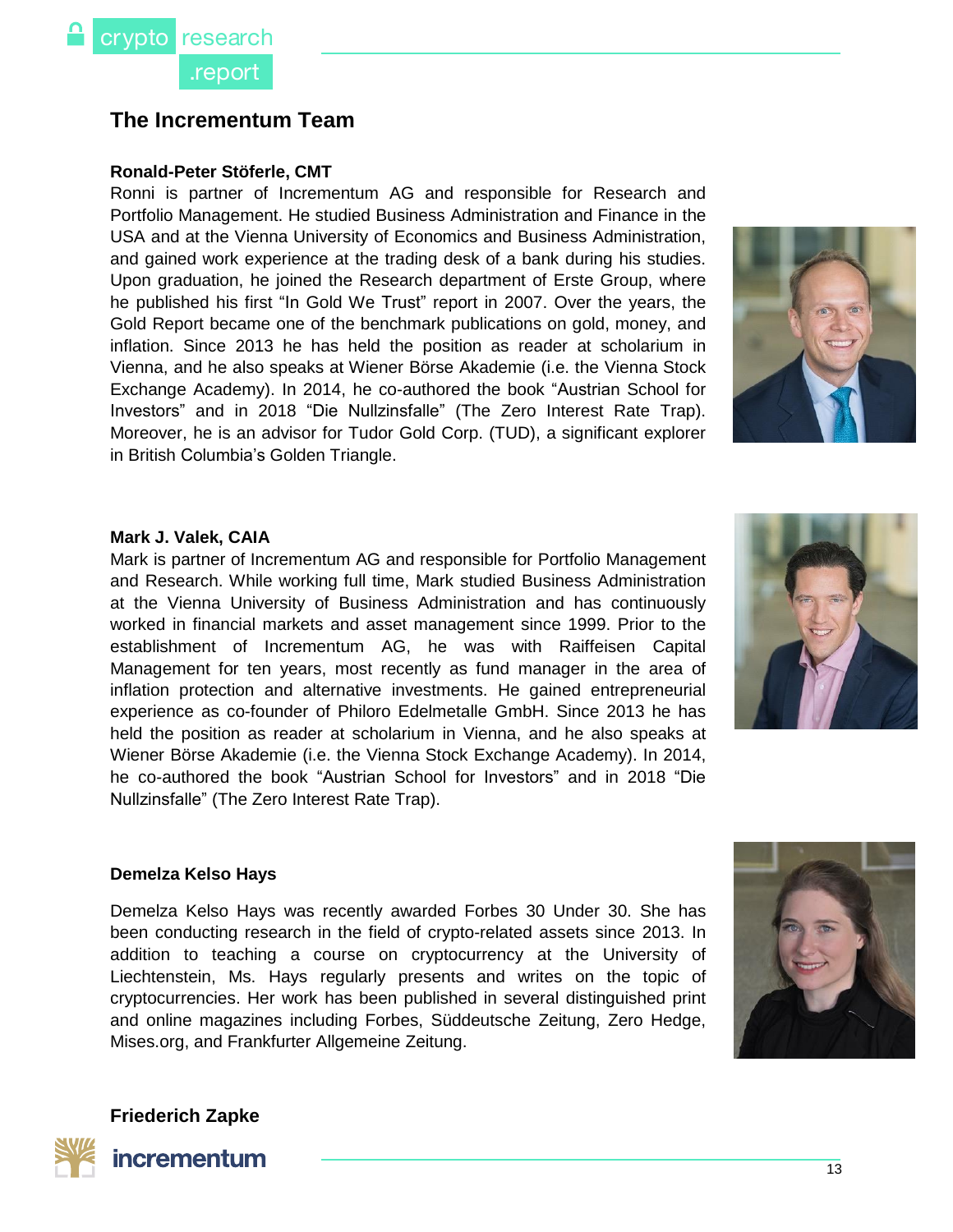

Friederich is a research analyst for the quarterly Crypto Research Report published by Incrementum AG and assists management in the investment area of cryptocurrencies. He currently is completing a Master of Science in Operations Research from Columbia University in New York, where he focuses on quantitative investment strategies, algorithmic trading and data science. After his Bachelor, he worked at Société General in Frankfurt in the area of structured products. He discovered the crypto world in 2017 and has been fascinated by the possibilities this technological progress brings with it ever since.



#### **Cristian Ababii**

Cristian is an assistant to the management and the research department at Incrementum AG. Shortly after graduating high school from his home country Moldova, he applied for international undergraduate studies in Germany, where he got accepted at Martin Luther University Halle-Wittenberg. There he completed his B.Sc. in business and economics. During the studies, Cristian was a member of the "Akademischer Börsenkreis" and was working part-time. Later, he decided to persuade the M.Sc. in Finance degree at the University of Liechtenstein. At the moment, Cristian is working on his Master thesis, where he seeks to merge traditional investment and the Crypto-world. Previously, Cristian completed an internship at Baker Tilly in the audit department and worked full-time as a sales executive.



#### **About Incrementum AG**

Incrementum AG is an independent investment and asset management company based in Liechtenstein. Independence and self-reliance are the cornerstones of our philosophy, which is why the four managing partners own 100% of the company. Prior to setting up Incrementum, we all worked in the investment and finance industry for years in places like Frankfurt, Madrid, Toronto, Geneva, Zurich, and Vienna.

We are very concerned about the economic developments in recent years especially with respect to the global rise in debt and extreme monetary measures taken by central banks. We are reluctant to believe that the basis of today's economy, i.e. the uncovered credit money system, is sustainable. This means that particularly when it comes to investments, acting parties should look beyond the horizon of the current monetary system.